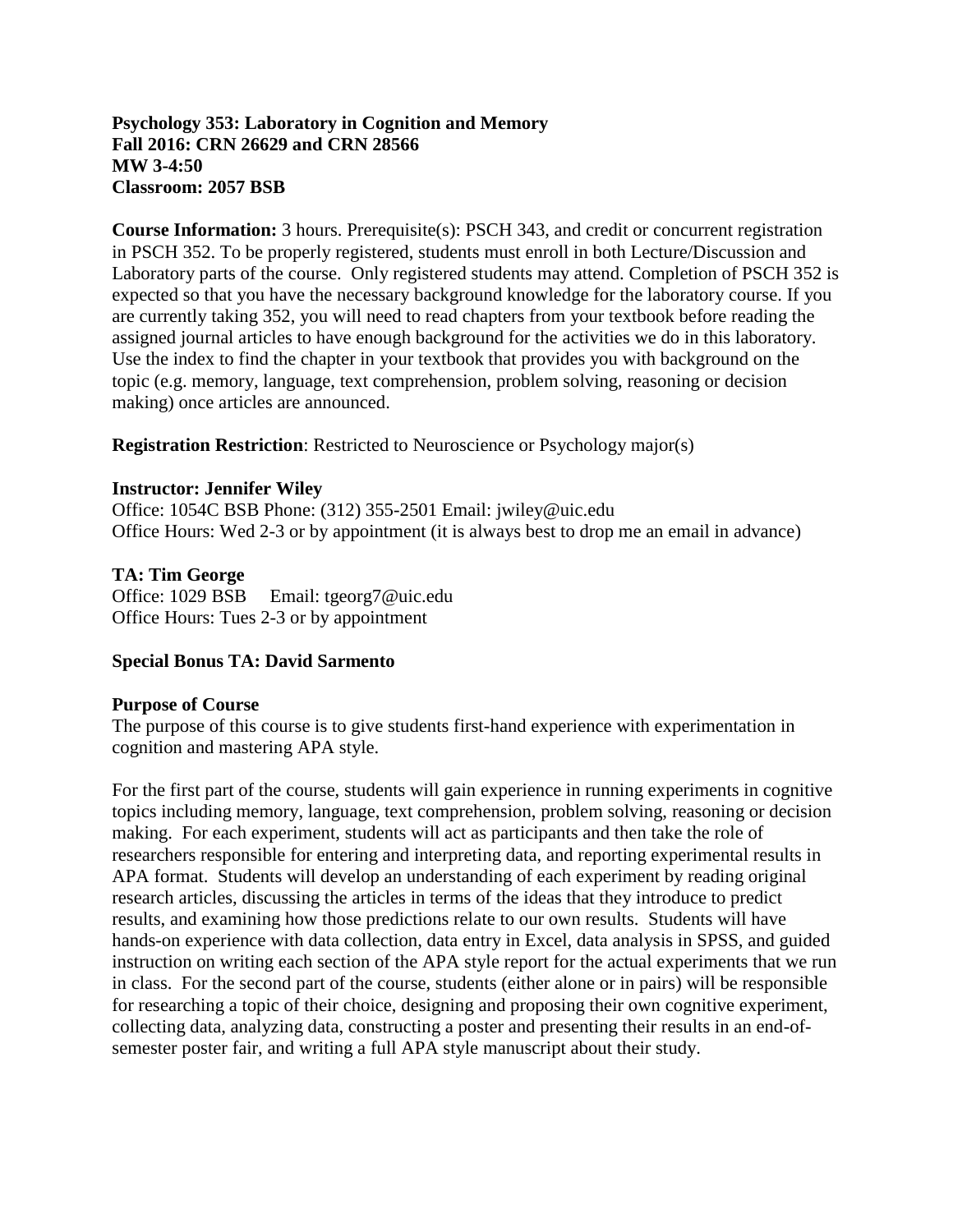This class is designed to be of interest to students who are considering graduate school in experimental psychology, but it will be useful to any student who enjoys the topics of human learning, memory and problem solving, and wants to better understand the nature of cognitive research. More generally, a background in cognitive experimentation is good experience for students who are considering a wide range of careers in areas including education, law, business, medicine, and neuroscience. This course requires students to keep up with assignments during the fast-paced first half of the course, and to be highly self-motivated as they propose and complete their projects during the second half of the semester.

## **Journal Articles:**

Readings will be original journal articles that will be assigned once students have participated in each experiment. They will available through UICCAT online journal subscriptions.

## **Strongly Recommended Text: APA Publication Manual (6th edition; 2009).**

All of your assignments MUST conform to APA style. This publication manual is recommended but not required for purchase. If you are considering pursuing a graduate degree in psychology or a field that uses APA style, you might as well buy it now. For others, this book is on reserve at the library and you may wish to make copies of important pages to help you keep to style.

## **Grading**

Grades will be determined by the following:

- 30% Participation in in-class experiments and laboratory activities
- 20% Quizzes on readings
- 30% Written Assignments
- 20% Final Project

# **No make-up quizzes will be given.**

# **No late papers will be accepted.**

**The University recognizes a student's responsibility for attending classes as constant. In case of emergencies, contact the instructor as soon as possible.**

**This is a fast-paced laboratory course with many in-class exercises and time-dependent assignments. Students will not be able to earn credit for missed activities due to late registration or absences. Students joining the course after the end of the second week of classes will have already missed the opportunity to earn a large percentage of available points.**

**Students with Disabilities:** Reasonable accommodations for students with disabilities will be made to the extent that it is possible, but requests must be made **before or during the first week of class.** Students with disabilities who require accommodations for access and participation in this course must be registered with the Office of Disability Services (ODS). Please contact ODS at 312/413-2103 or 312/413-0123.

**Campus Policy on Observance of Religious Holidays:** Students who wish to observe their religious holidays shall notify the faculty member **by the tenth day of the semester** of the date when they will be absent unless the religious holiday is observed on or before the tenth day of the semester. In such cases, the student shall notify the faculty member at least five days in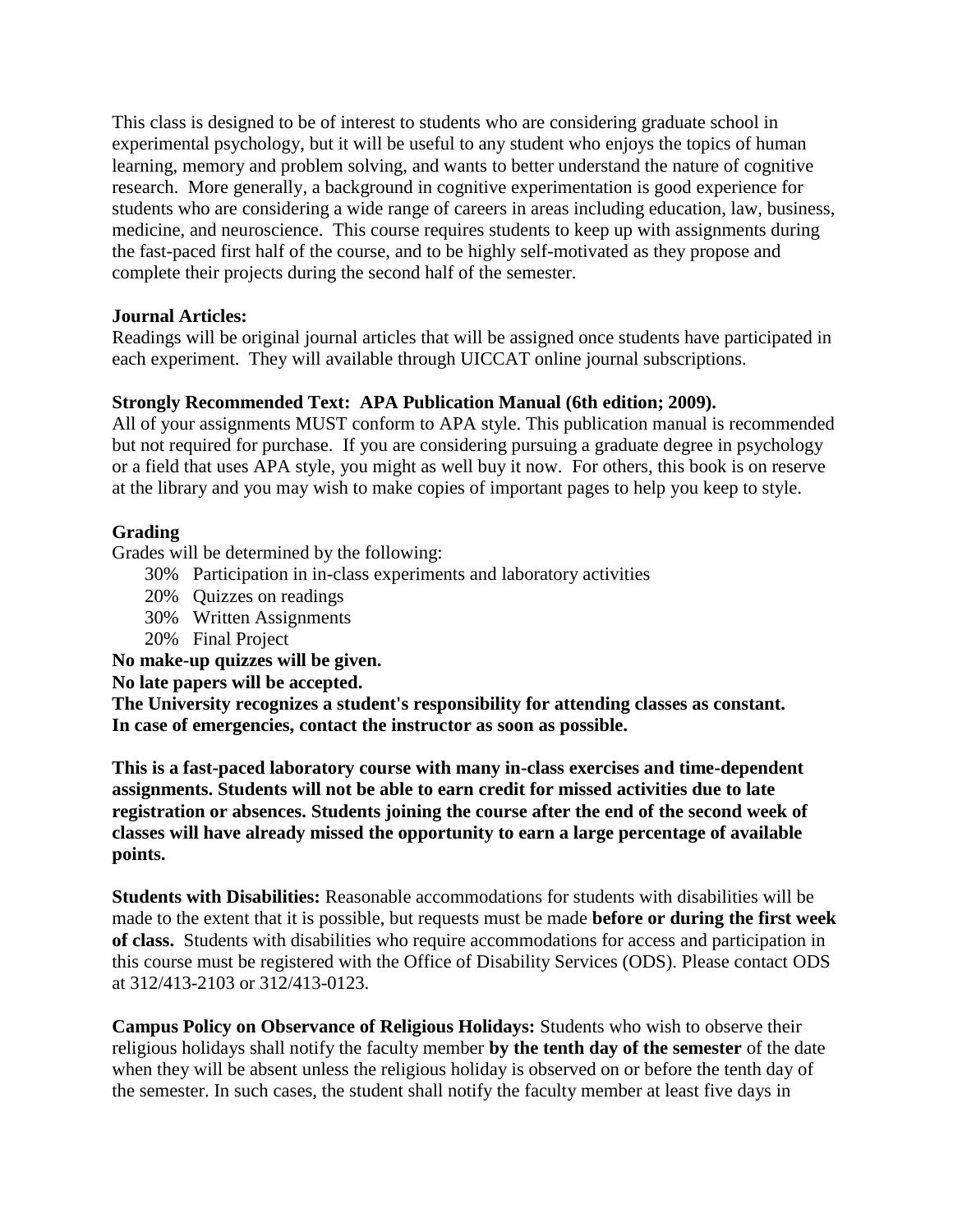advance of the date when he/she will be absent. The faculty member shall make every reasonable effort to honor the request, not penalize the student for missing the class, and if an examination or project is due during the absence, give the student an exam or assignment equivalent to the one completed by those students in attendance. If the student feels aggrieved, he/she may request remedy through the campus grievance procedure.

**Plagiarism/Cheating:** Plagiarism is defined as the use (or submission) of another & rsquo; s ideas, thoughts, or writing, without proper acknowledgment (quotation marks and citations). If you are ever unsure about what constitutes plagiarism, attend the TAs office hours. Bring examples of your writing and the original article, and ask the TA for guidance. When you are composing a new research paper and discussing other research papers in it, be sure to use your own words to describe the gist of other studies or other authors' explanations. Make sure that you discuss other papers in a way that supports the point you are making in your own paper. This is one good way to avoid using someone else's words. If you must use a direct quote or wording from a paper you are reading, then you should use quotation marks. It is rare that you should have to do this in writing research papers, except for when you are reporting exact instructions that were used in previous experiments in a method section. In almost all other cases, you should be paraphrasing or summarizing main points from other articles. When you paraphrase or summarize another paper do not use quotation marks, but when describing what was found in a previous study or suggested by a previous author, cite the source using APA style.

You may discuss our readings, experiments and findings with other students in the course. But, be sure to write your own assignments. **Do not copy another student's assignments. This is plagiarism. Do not share your writing assignments with other students. You will also be considered at fault even if another student uses your work without your knowledge. Do not give others to opportunity to cheat off of your work.**

Any form of plagiarism or cheating (misrepresentation of another's work or answers as your own) will not be tolerated. Students who are found to have plagiarized work or to have cheated on any assignment will be subject to various disciplinary actions including a failing grade on the particular assignment, failure of the entire course, and possible expulsion from the University. For more information about the violation of Academic Integrity and its consequences please see the UIC Department of Student Judicial Affairs (http://www.uic.edu/depts /sja/integrit.htm).

## **Course schedule**

Aug 22 Introductory remarks, Review of Syllabus, Overview of Class

 Discussion of Five Key Questions (these are the questions that will appear on all quizzes to test your understanding of each experiment we read):

1. What is the main theoretical question that is being tested in this study?

- 2. What was the manipulation or what defines the groups of participants? (IV)
- 3. What was measured? What task did participants do? (DV)
- 4. What happened (how did the IV affect the DV)?

 5. What does this empirical result mean? How does this result relate to the main theoretical question?

Participate in Experiment 1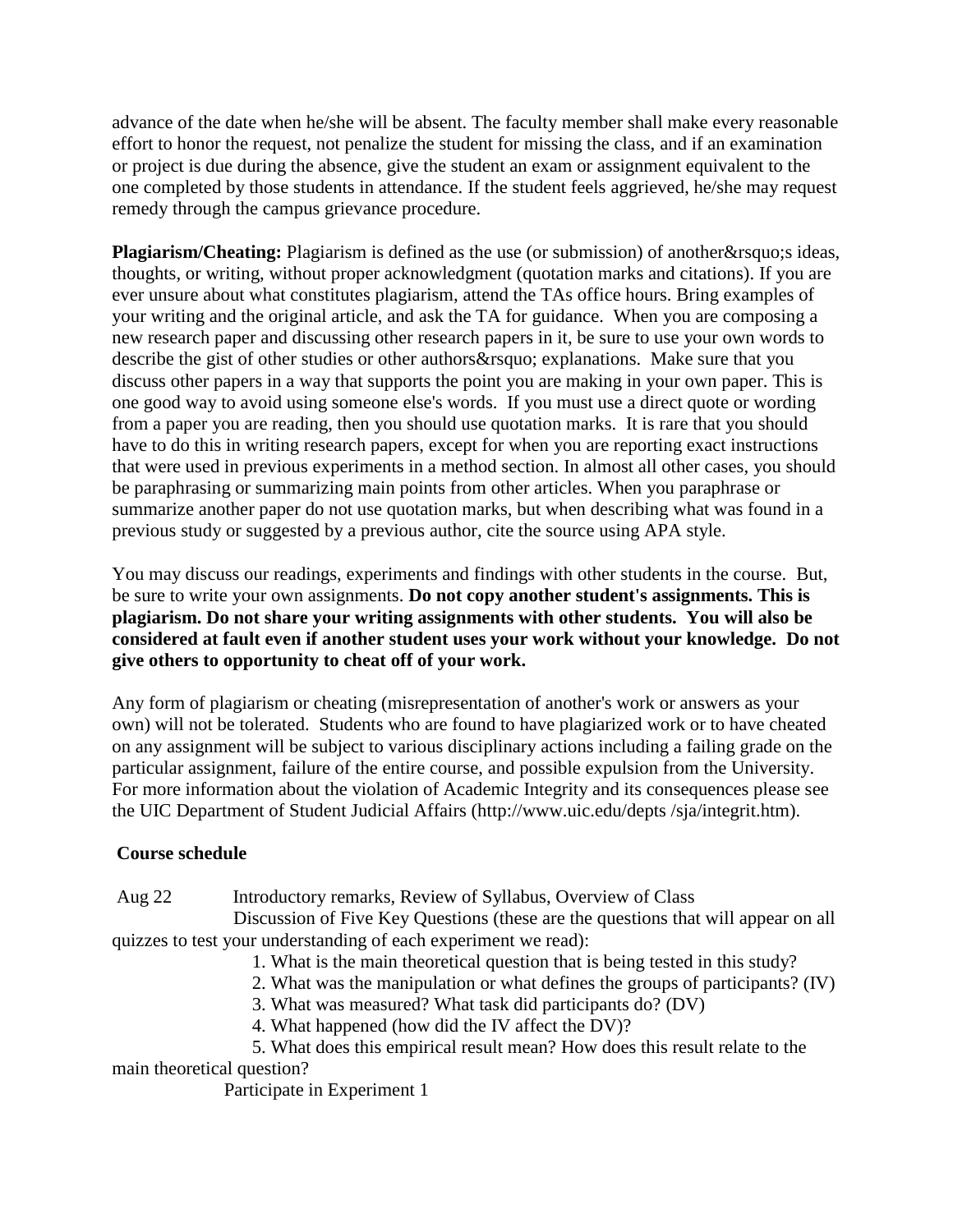Reading Assignment 1: [Harp& Mayer \(1997\)](http://wiley.lsri.uic.edu/psch353/Harp%20&%20Mayer%20(1997).pdf)

Aug 24 Quiz on Reading Assignment 1 (Experiment 1 from the paper) Introductions/Notecards

How to read a journal article BRING A HARD COPY OF THE ARTICLE TO

CLASS WITH YOU Walk through article together Discuss Stimuli and Method Make predictions for Experiment 1

> Overview of APA Style: [Manuscript Order](http://wiley.lsri.uic.edu/psch353/APA_MS_Overview_F16.doc) [Example APA Style Paper](http://wiley.lsri.uic.edu/psch353/Example_APA_OneExp.pdf) Lecture on [APA Style for Method](http://wiley.lsri.uic.edu/psch353/APA_Method_F16.doc) Example [Method](http://wiley.lsri.uic.edu/psch353/APAstyle_method_example.pdf) and [Detailed Specifications from APA Manual](http://wiley.lsri.uic.edu/psch353/APAstyle_method_elements.pdf) Complete [APA Style Checklist](http://wiley.lsri.uic.edu/psch353/APA_Checklist_Final_Papers_F16.doc)

Aug 29 Score data from Experiment 1 Intro to SPSS, Descriptive and Inferential Statistics, [Worksheet](http://wiley.lsri.uic.edu/psch353/how2spss_exp1_f16.doc) Analyze and Discuss findings

> APA Style (Continued) Abstract, Title Page, Methods, References Lecture on [APA Style for Title Page/Abstract](http://wiley.lsri.uic.edu/psch353/APA_Title_Abstract_F16.doc) [APA Style for References](http://wiley.lsri.uic.edu/psch353/APA_References_F16.doc) Examples [Method and References](http://wiley.lsri.uic.edu/psch353/Example_APA_Method_References.pdf) [Title Page/Abstract](http://wiley.lsri.uic.edu/psch353/Example_APA_Title_Abstract.pdf) More General [APA Style points](http://wiley.lsri.uic.edu/psch353/More%20General%20APA%20Style.docx)

Writing Assignment 1: Title Page, Abstract, Methods, References for Experiment 1 [Grading Checklist for Writing Assignment 1 \(](http://wiley.lsri.uic.edu/psch353/gradesheet1_F16.doc)Title Page Abstract Methods References)

Aug 31 Writing Assignment 1 Due (through Blackboard BEFORE CLASS and bring hard copy to class)

 APA Style Discussion Participate in Experiment 2

Reading Assignment 2: To be announced after participation in the study

Sep 5 NO CLASS, LABOR DAY

Sep 7 Quiz on Reading Assignment 2 Walk through article, background, and predictions for study BRING A HARD COPY OF THE ARTICLE TO CLASS WITH YOU Discuss Exact Running Procedure

Data Collection Assignment: Collect data in Experiment 2 from friends/relatives before next class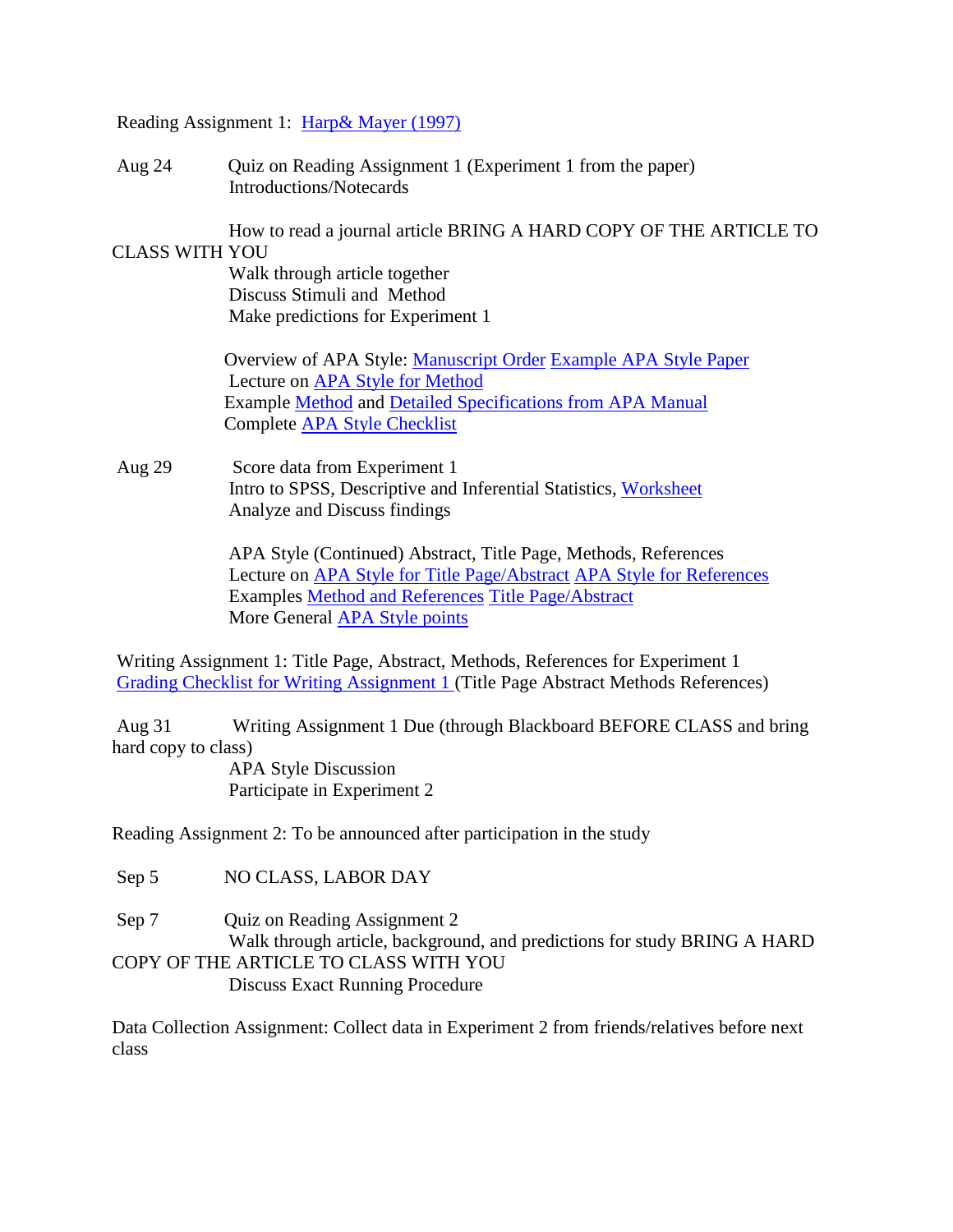Sep 12 Scoring Results BRING NEW DATA TO CLASS Score and enter data in Excel/SPSS, [Worksheet](http://wiley.lsri.uic.edu/psch353/how2spss_exp2_f16.docx) Lecture on [APA Style for Results](http://wiley.lsri.uic.edu/psch353/APA_Results_F16.docx) Example [Results](http://wiley.lsri.uic.edu/psch353/Example_APA_Results.pdf) Analyze findings (if time) Sep 14 Analyze and discuss findings How to make Tables, [Worksheet](http://wiley.lsri.uic.edu/psch353/353_Tables_worksheet_F16.docx) Example [Table 1](http://wiley.lsri.uic.edu/psch353/SampleTable_f16.pdf) APA Standard Abbreviations: [Measurement, Statistical](http://wiley.lsri.uic.edu/psch353/APA%20Abbreviations%20Measurement.pdf) Sep 19 How to make Figures and Graphs in Excel, [Worksheet](http://wiley.lsri.uic.edu/psch353/353_FiguresandGraphs_worksheet_F16.docx) Example [Figure](http://wiley.lsri.uic.edu/psch353/Example_APA_Figure.pdf) Recap: General APA Style and Results sections

Writing Assignment 2 -- Title, Abstract, Results, References, Table AND Figure [Grading Checklist for Writing Assignment 2 \(](http://wiley.lsri.uic.edu/psch353/gradesheet2_F16.doc)Title Page, Abstract, Results, References, Table and Figure)

Sep 21 Writing Assignment 2 Due (through Blackboard BEFORE CLASS and bring hard copy) APA Style Discussion

Participate in Experiment 3

Reading Assignment 3: To be announced after participation in the study

Sep 26 Quiz on Reading Assignment 3 Walk through article, background, predictions BRING A HARD COPY OF THE ARTICLE TO CLASS WITH YOU [How to write introductions to articles](http://wiley.lsri.uic.edu/psch353/how2int.doc) [How to find articles for your introduction](http://wiley.lsri.uic.edu/psch353/how2keyword.doc)

Data Coding Assignment: Code data using rubric and fill in excel sheet before next class Article Assignment: Find an article relevant for writing an introduction to Experiment 3 and submit APA style refs and pdf of article to TA

Sep 28 Interrater Reliability Discussion Compute Interrater Reliability using ICC Finalize Data Analyze data using [worksheet](http://wiley.lsri.uic.edu/psch353/how2spss_exp3_f16.docx) Discuss results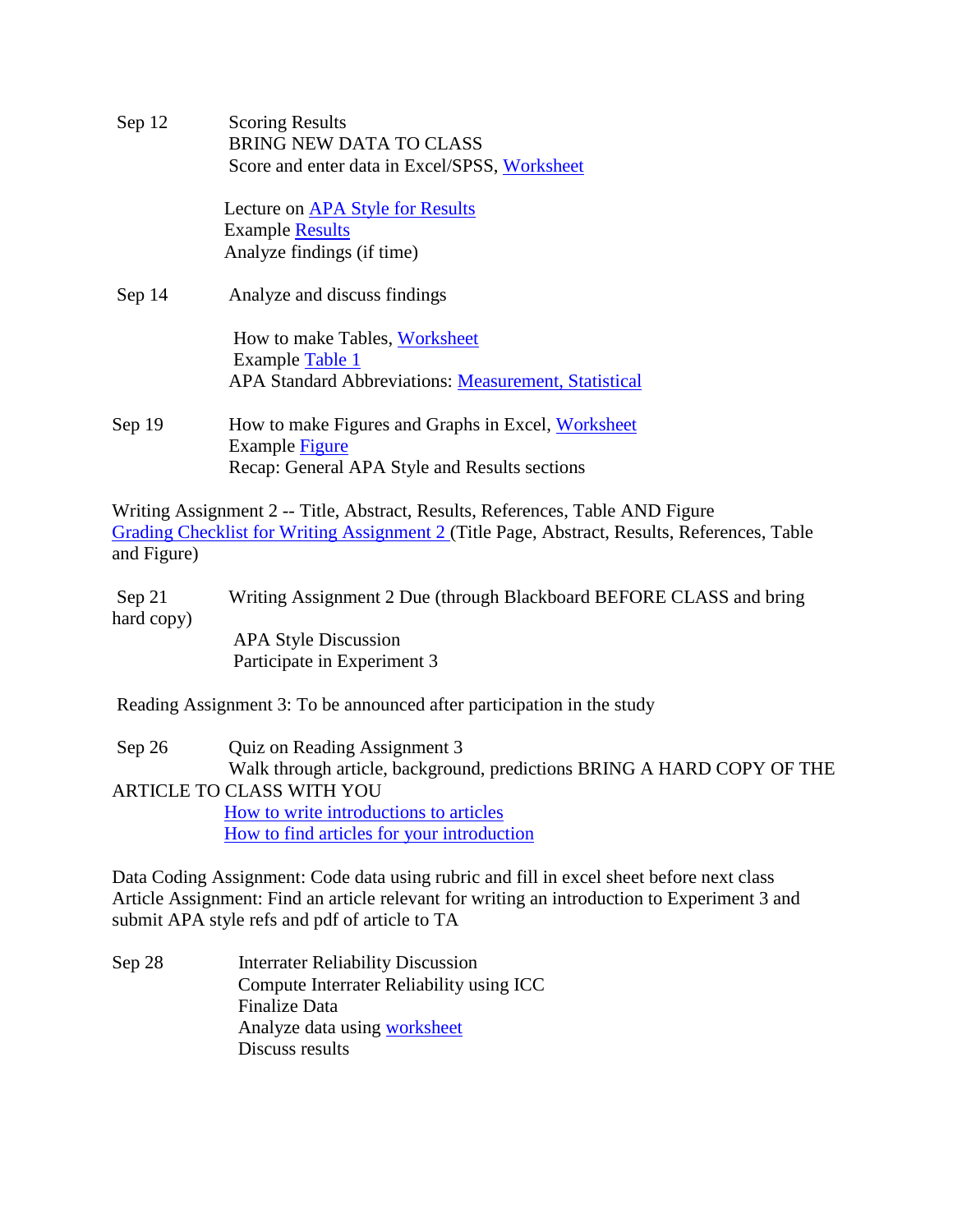| Oct 3    | Article Presentations: Summarize a relevant article for the class<br>(5 minutes per student, may use one a SINGLE PPT SLIDE, must send slide in |
|----------|-------------------------------------------------------------------------------------------------------------------------------------------------|
| advance) |                                                                                                                                                 |
| Oct 5    | Article Presentations: Summarize a relevant article for the class<br>(5 minutes per student, may use one a SINGLE PPT SLIDE, must send slide in |
| advance) |                                                                                                                                                 |

Writing Assignment 3: title, abstract, intro and reference section for Experiment 3 (You must cite 3 journal articles in the introductory section) [Grading checklist for Writing Assignment 3](http://wiley.lsri.uic.edu/psch353/gradesheet3_F16.doc) (Title Page, Abstract, Introduction, References)

Oct 10 Writing Assignment 3 Due (through Blackboard and bring hard copy) [How to pick a project](http://wiley.lsri.uic.edu/psch353/how2proj.html) [How to write a proposal](http://wiley.lsri.uic.edu/psch353/how2prop.doc)

Project Assignment: Decide on a topic/IV/DV for your project (you can either work alone or with a partner)

Complete one [worksheet](http://wiley.lsri.uic.edu/psch353/how2proj.html) per project

When worksheet complete email answers to instructor and she will schedule meeting (during normal class times in her office)

| Oct 12-17                                                    | Meetings with Instructor to discuss approve projects.<br>Following meeting, develop script/exact running procedure and exact stimuli. |  |  |
|--------------------------------------------------------------|---------------------------------------------------------------------------------------------------------------------------------------|--|--|
|                                                              | Classroom will be available to work on Proposals/Worksheets                                                                           |  |  |
| Oct 19-26                                                    | After meeting with instructor, develop and pilot project on at least 2 people                                                         |  |  |
| (each) to test stimuli, script, data collection, data coding |                                                                                                                                       |  |  |
|                                                              | When you are happy with your materials, email TA to schedule a meeting.                                                               |  |  |
|                                                              | Bring exact stimuli and script (all materials) to TA meetings (during normal                                                          |  |  |
| class time in TA office).                                    |                                                                                                                                       |  |  |
|                                                              | Meet with TA to proof and finalize Experiment Materials and Running                                                                   |  |  |
|                                                              | Procedure (so TA can administer your experiment)                                                                                      |  |  |
|                                                              | Following meeting, finalize proposal. (if working in teams, team members can                                                          |  |  |
|                                                              | only have 1 reference in common).                                                                                                     |  |  |
|                                                              |                                                                                                                                       |  |  |
| Oct 28                                                       | Full written proposal due to TA by Friday Oct 28                                                                                      |  |  |
|                                                              | Proposal should be submitted through Blackboard.                                                                                      |  |  |
|                                                              | FINAL and EXACT COPIES of all running materials should be submitted to                                                                |  |  |
| TA.                                                          |                                                                                                                                       |  |  |
|                                                              | <b>Proposal Grading Sheet</b>                                                                                                         |  |  |
| Oct31, Nov $2$                                               | Participate in Data Collection                                                                                                        |  |  |
| Nov <sub>7</sub>                                             | Proposals and Data Returned                                                                                                           |  |  |